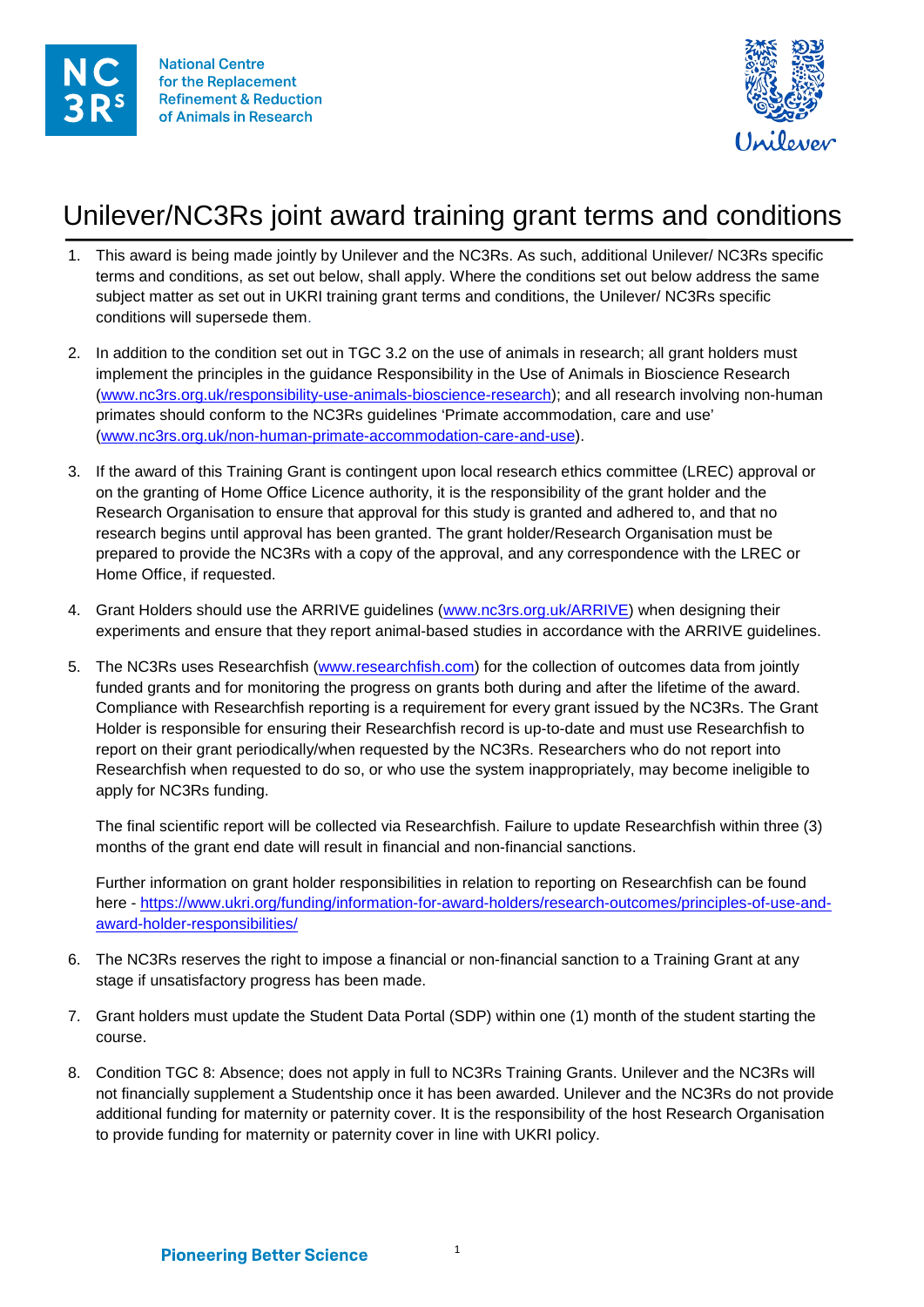- 9. The NC3Rs will not claim ownership of intellectual property arising from the Unilever/ NC3Rs jointly funded grants. The NC3Rs policy is that responsibility for the protection and exploitation of NC3Rs-funded research rests with the awarded Research Organisation (RO) responsible for the Grant holder funded by the Unilever/ NC3Rs jointly funded grant.
- 10. Notwithstanding the NC3Rs policy described above, the NC3Rs agrees that Unilever may agree with the awarded Research Organisation [RO] a share of the rewards of intellectual property proportionate to Unilever's contribution to the jointly funded grant provided always that: (i) any agreement between Unilever and RO: (a) is in writing; and (b) does not conflict with any NC3Rs policies or funding conditions (for the avoidance of doubt including any contractual terms in place between NC3Rs and Unilever or between NC3Rs and RO); and (ii) a copy of all such written agreements between Unilever and RO are promptly provided to NC3Rs by those parties following such agreement.
- 11. In addition to the conditions set out in TGC 11: Publications and other forms of media communication, including media appearances, press releases and conferences, must acknowledge the support received from both Unilever and the NC3Rs, quoting the Training Grant reference number if appropriate.
- 12. All grant holders shall ensure that all outcomes of Unilever/ NC3Rs-funded research including the data, results, final conclusions and any other information relating to the research are published on a freely accessible platform in accordance with the UKRI policy on Open Access. All grant holders shall ensure that the methodologies developed as part of a Unilever/ NC3Rs-funded project are published on the NC3Rs gateway or on another freely accessible platform.

Publications arising from research funded by the Unilever/ NC3Rs joint award must report the 3Rs impact of the study in addition to the scientific findings. Failure to do so may jeopardise future funding. See the NC3Rs Evaluation Framework for guidance on reporting 3Rs impacts [\(www.nc3rs.org.uk/evaluationreport\)](http://www.nc3rs.org.uk/evaluationreport).

- 13. The NC3Rs should be informed of any manuscripts accepted for publication arising from the Unilever/ NC3Rs joint-funded grant; they will be included in the NC3Rs Research Portfolio [\(www.nc3rs.org.uk/our](http://www.nc3rs.org.uk/our-science)[science\)](http://www.nc3rs.org.uk/our-science). Grant holders must deposit any publications arising from NC3Rs-funded research into Europe PMC at publication or within six (6) months at the latest.
- 14. Unilever further stipulate that at least forty-five (45) days prior to its intended submission for publication of any information in respect of any Unilever/ NC3Rs joint-funded research in any peer-reviewed journal and twenty five (25) business days prior to presentation of any oral presentation or abstract of any such information at scientific and/or medical conferences, the grant holder shall provide Unilever with a copy of the proposed abstract, manuscript or presentation for review. Unilever may respond in writing within such time period with either approval of the proposed material or comments on it. If Unilever does not respond within such time periods then the proposed material will be deemed approved. If Unilever makes any comments on the proposed publication then the grant holder shall reasonably consider them and determine whether any changes to the publication are necessary in the exercise of their academic and scientific discretion.
- 15. The NC3Rs expect students to submit their theses no later than six (6) months from the funding end date.
- 16. Under reasonable circumstances, as the holder of an NC3Rs award, Grant Holders are expected to aid the NC3Rs in its peer review process and provide a review if requested.
- 17. The NC3Rs organises focused grant holder meetings on specific areas/fields of interest e.g. animal welfare, neuroscience etc. These take place approx. every two (2) years. If a meeting occurs within the term of the Training Grant, the Primary or co-Investigator/ Supervisor must attend.
- 18. The NC3Rs organises a Summer School for NC3Rs funded PhD students. The student must attend at least one NC3Rs Summer School during the term of their PhD. Failure to attend may result in financial and nonfinancial sanctions being imposed.